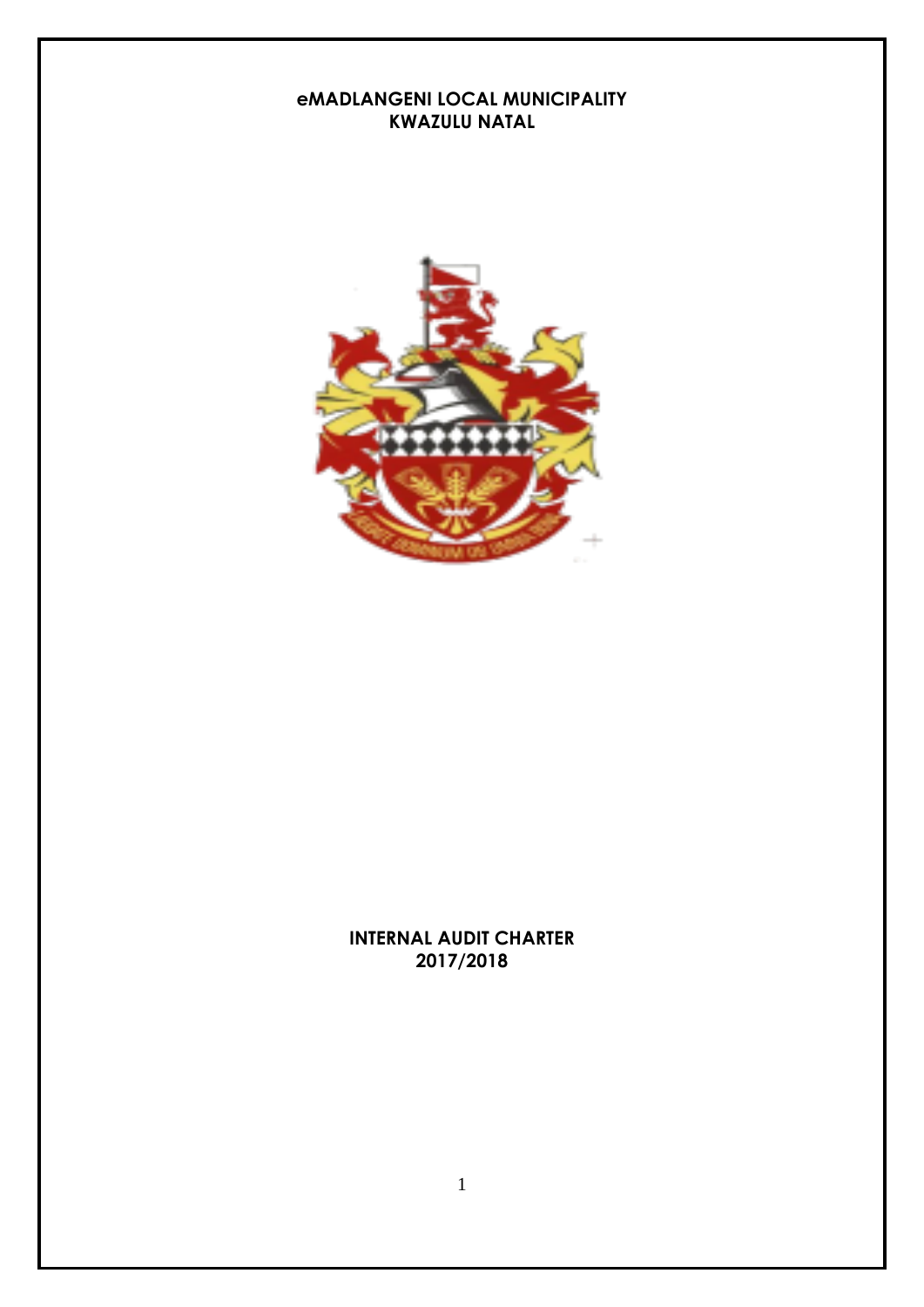## *eMADLANGENI LOCAL MUNICIPALITY* **INTERNAL AUDIT CHARTER**

### **INDEX**

| $\mathbf{1}$ . |     |                                                                         |  |
|----------------|-----|-------------------------------------------------------------------------|--|
| 2.             |     |                                                                         |  |
| 3.             |     |                                                                         |  |
| 4.             |     |                                                                         |  |
|                |     |                                                                         |  |
|                | 4.1 |                                                                         |  |
|                | 4.2 |                                                                         |  |
|                | 4.3 | Internal Audit Activity Responsibility with Regard to Fraud, Corruption |  |
|                |     |                                                                         |  |
|                | 4.4 |                                                                         |  |
|                | 4.5 |                                                                         |  |
|                |     |                                                                         |  |
| 5.             |     |                                                                         |  |
| 6.             |     |                                                                         |  |
| 7.             |     |                                                                         |  |
| 8.             |     |                                                                         |  |
| 9.             |     |                                                                         |  |
| 10.            |     |                                                                         |  |
| 11.            |     |                                                                         |  |
| 12.            |     |                                                                         |  |
| 13.            |     |                                                                         |  |
| 14.            |     |                                                                         |  |
| 15.            |     |                                                                         |  |
| 16.            |     |                                                                         |  |
| 17.            |     |                                                                         |  |
| 18.            |     |                                                                         |  |
| 19.            |     |                                                                         |  |
| 20.            |     |                                                                         |  |
| 21.            |     |                                                                         |  |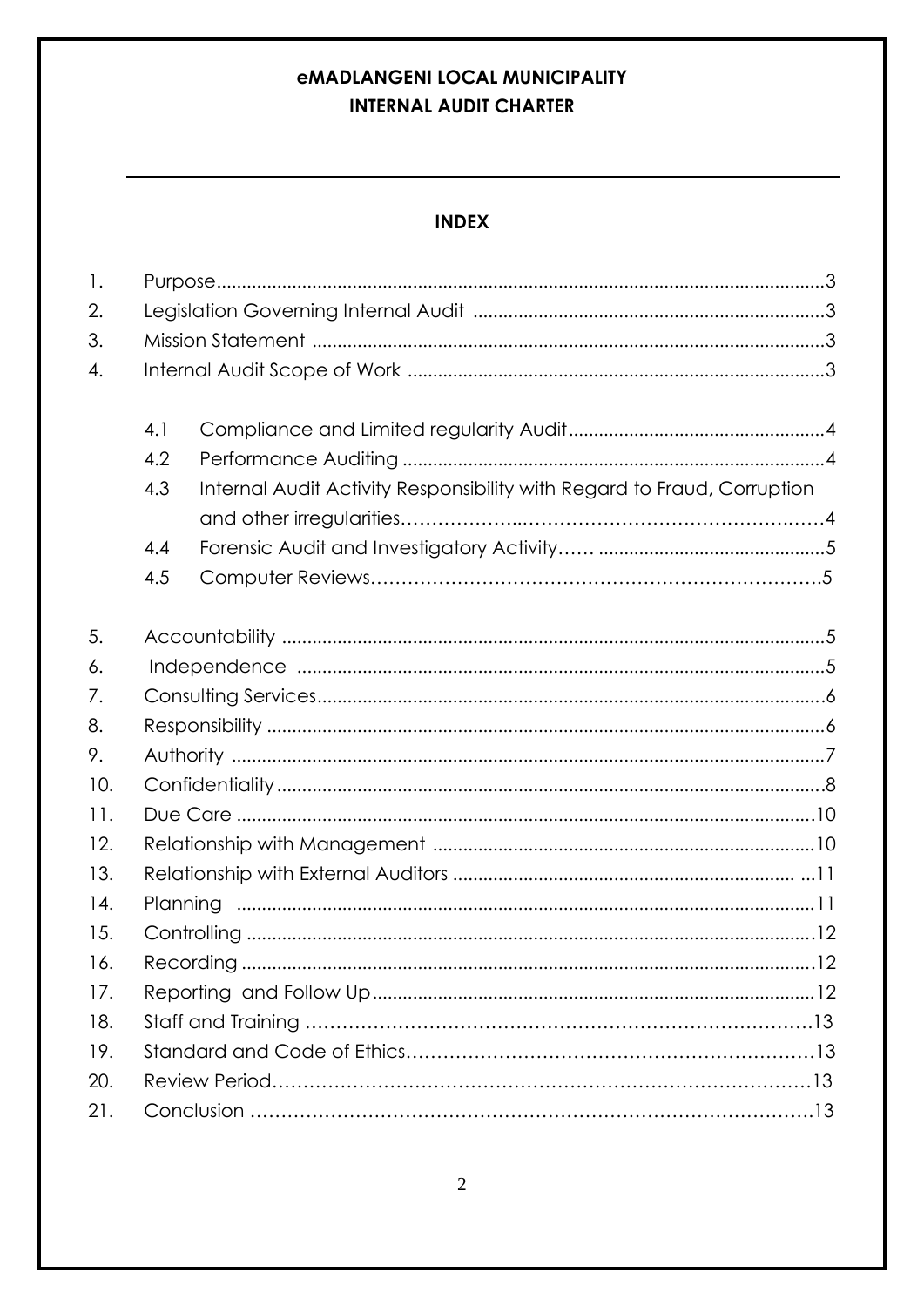## **1. PURPOSE**

The purpose of this charter is to set out the nature, role, responsibility, status and authority of Internal Audit Activity within eMadlangeni Local Municipality and to outline the scope of the Internal Audit Activity.

This charter also provides guidance to the Internal Auditors about main issues and procedures which they need to consider as part of their work.

The Internal Auditors should also have regard to the statements and standards issued by the accountancy and auditing (both internal and external) bodies and also to any requirements regarding internal audit set out in the relevant statutes or regulations.

## **2. LEGISLATION GOVERNING INTERNAL AUDIT**

The Municipal Finance Management Act No 56 of 2003 (MFMA) which provides for the establishment of the Internal Audit Activity so as to regulate the function; and to provide for matter incidental thereto.

### **3. MISSION STATEMENT**

The mission of the Internal Audit Activity is to provide independent, objective assurance and consulting service designed to add value and improve the organization's operations. It helps the organization accomplish its objective by bringing a systematic, discipline approach to evaluate and improve the effectiveness of risk management, control and governance processes.

### **4. INTERNAL AUDIT SCOPE OF WORK**

The scope of work of the Internal Audit Activity is to determine whether the eMadlangeni Local Municipality network of risk management, control and governance processes, as designed and represented by management, are adequate and functioning in a manner to ensure:

• that risks are appropriately identified and managed;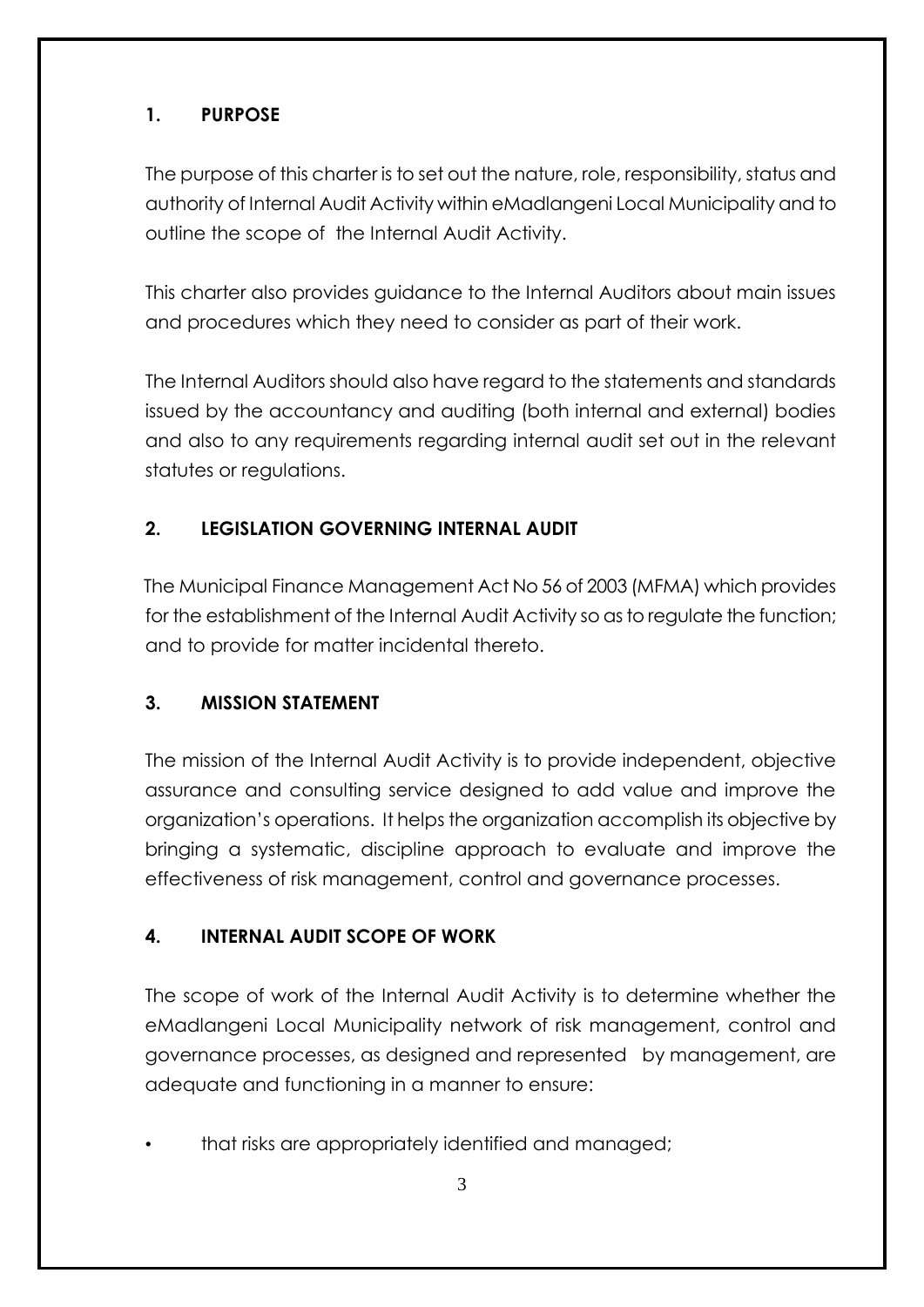- that interaction with the various governance groups occurs as needed;
- that significant financial, managerial, and operating information is accurate, reliable, and timely;
- that employees' actions are in compliance with policies, standards, procedures, and applicable laws and regulations;
- that resources are acquired economically, used efficiently, and adequately protected;
- that programs, plans, and objectives are achieved;
- that quality and continuous improvement are fostered in the EMadlangeni Local Municipality control process;
- that significant legislative or regulatory issues impacting the EMadlangeni Local Municipality are recognized and addressed appropriately; and
- That Performance Management is evaluated and reported upon.

#### **4.1 Compliance and limited Regularity Audit**

Compliance Auditing is performed after the internal controls have been evaluated and is defined as test of controls. The overall objective of this is to express an opinion - i.e. satisfactory, needs improvement, or unsatisfactory on the achievement of the control objectives of each significant system.

Although External Audit expresses an opinion on the financial statements; Internal Audit should also perform limited regularity audits to ensure that the following aspects are receiving immediate attention.

- Auditing of financial systems and transactions which includes the evaluation of compliance with applicable laws, regulations, policies and instructions;
- Audit of the probity and propriety of administrative decisions taken within the Council; and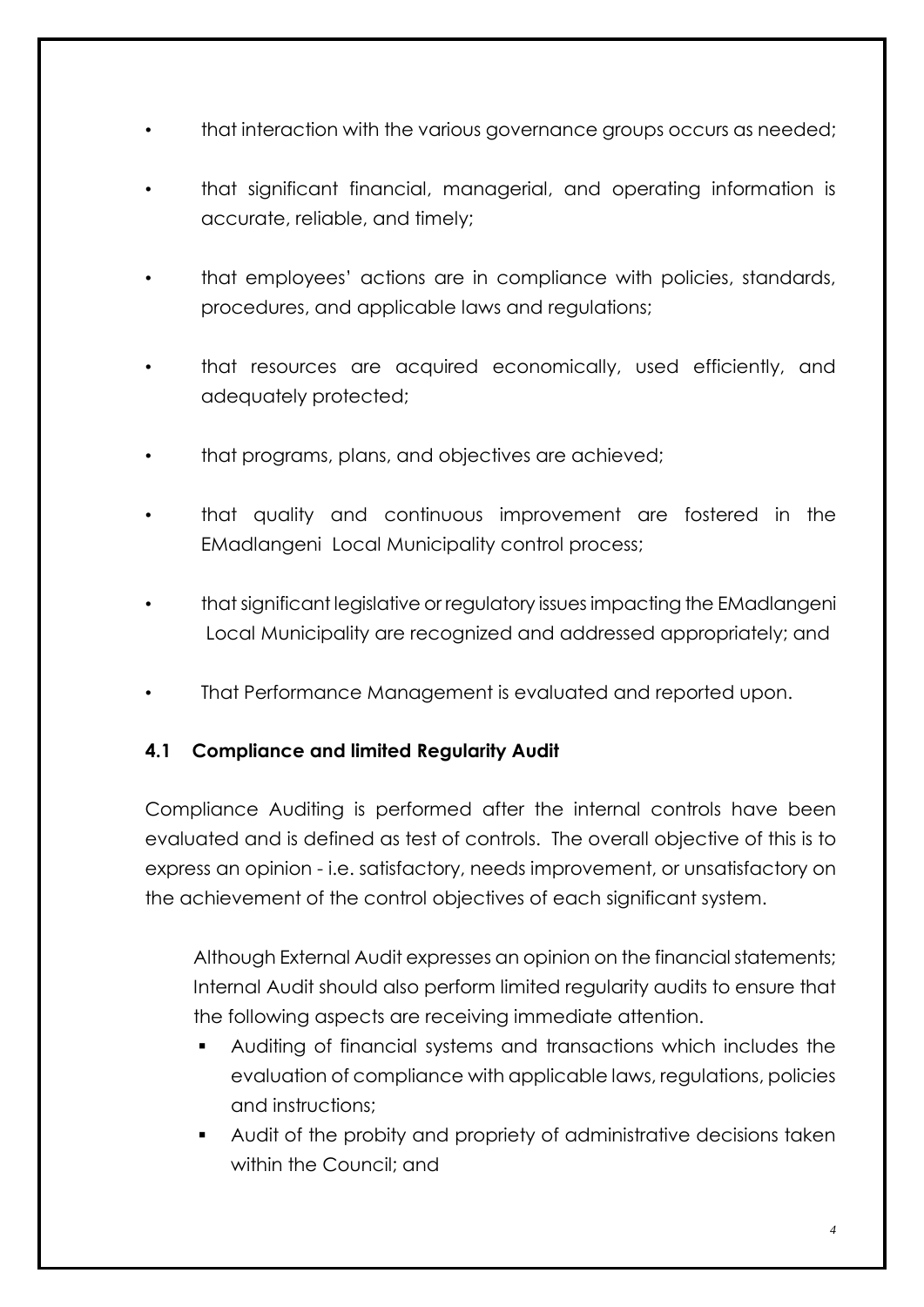- Reporting of any other matter arising from or relating to the audit that the auditor considers should be disclosable.
- Covering the whole spectrum of the Council's activities, is aimed at promoting the efficient, economical and effective management processes and evaluating the soundness, adequacy and effectiveness of internal controls by appraising the effective conduct of Council operations;
- Reviewing the reliability and integrity of financial, operating and management information;
- Reviewing systems to ascertain compliance with laws, regulations, policies and instructions;
- Ascertaining the extent to which assets and Council interests are being properly controlled and safeguarded from losses of any kind;
- Appraising the economy and efficiency with which financial, human and other resources are employed; and
- Monitoring the accomplishment of established objectives and goals for programs.

### **4.2 Performance Auditing**

The promotion of economy, efficiency and effectiveness depends on adequate overall management arrangements for planning, budgeting, authorization, control and evaluation of the use of resources. Whereas the Accounting Officer is responsible for the implementation of proper functioning of such overall management arrangements, the responsibility of performance audit is to confirm independently that these measures do exist and are effective and report to the management and the Audit Committee on these issues.

In the course of an investigation into overall management arrangements in a department the following will receive attention –

- System planning, budgeting, authorization, control and evaluation in respect of revenue, expenditure and the allocation of resources;
- The effect of decisions beyond the control of the Council which have had an adverse influence on the Council;
- Measures ensuring the proper management of all the resources of the Council;
- Measures developed to derive benefit from economies of scale of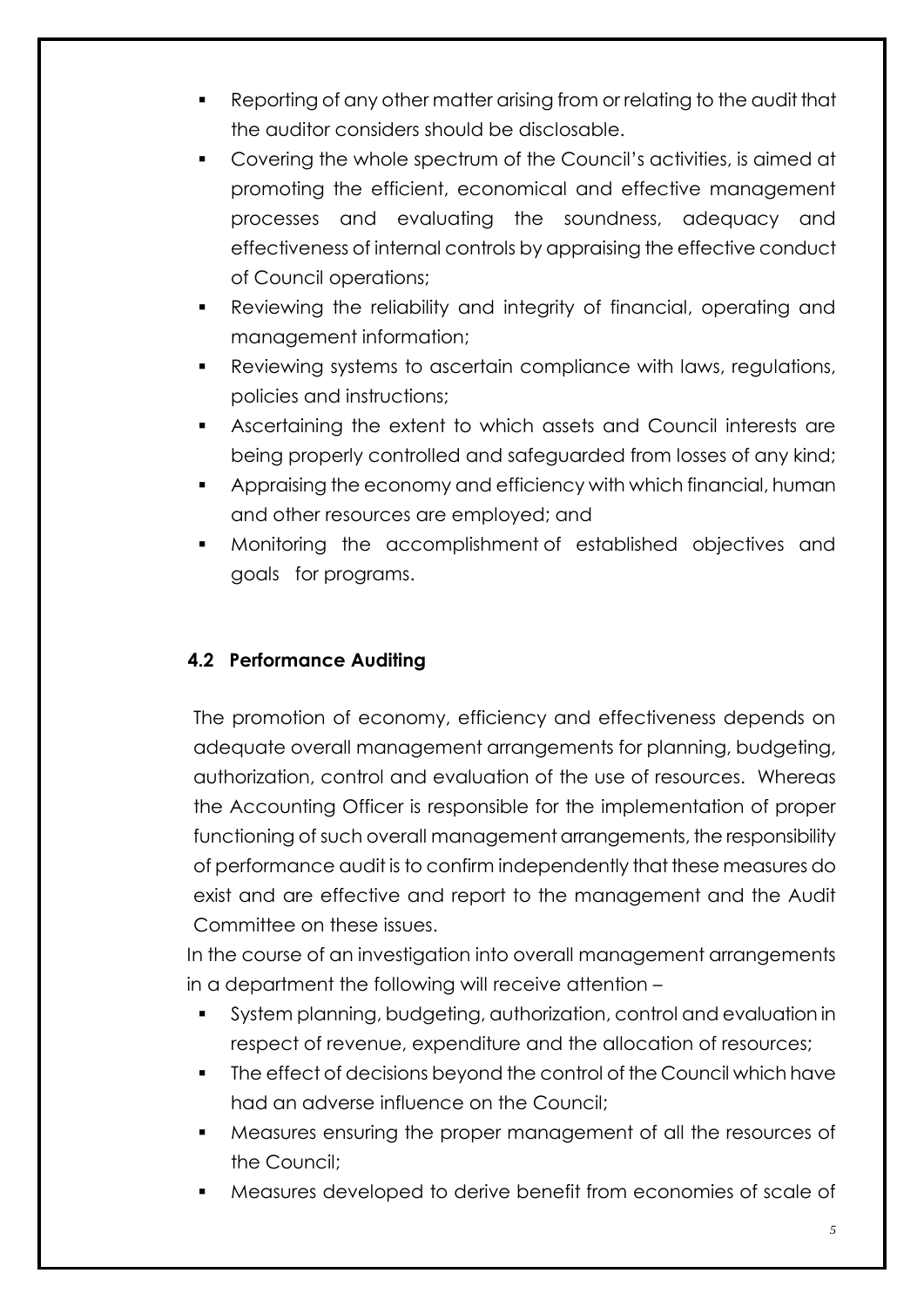expertise, especially in the provision of goods and services;

- Specific steps aimed at improving the economy, efficiency and effectiveness of the activities of the Council.
- **Proper assignment of responsibilities, powers and accountability, and** measures to monitor results against predetermined objectives, performance norms and
- Standards to ensure that above-average performance is encouraged and
- Unacceptable performance is corrected timeously;
- Whether policy objectives were set and policy decisions taken with the necessary authority;
- The extent to which policy objectives were set and decisions taken on the basis of adequate, appropriate and reliable financial and other information and whether the critical underlying assumptions have been disclosed;
- **If satisfactory arrangements for the consideration of alternative** possibilities were made;
- Whether established policy goals and objectives as well as decisions on the implementation of policy are clearly defined and in line with the priorities of the government, and whether they were taken with proper authority at the appropriate level;
- Whether conflict or possible conflicts exists between the various policy goals or objectives, or between the methods chosen to implement them; and
- **If the costs of rendering alternative levels of services were taken into** account and reviewed if changes in cost should appear.

# **4.3 Internal Audit Activity Responsibility with Regard to Fraud and Corruption and other irregularities**

The identification and prevention of fraud is clearly a management responsibility. Internal Audit is well qualified to assist management to identify the main fraud risks facing EMadlangeni Local Municipality and could assist management in designing appropriate controls that could minimize the effects of the risks.

### **4.4 Forensic Audit and Investigative Activity**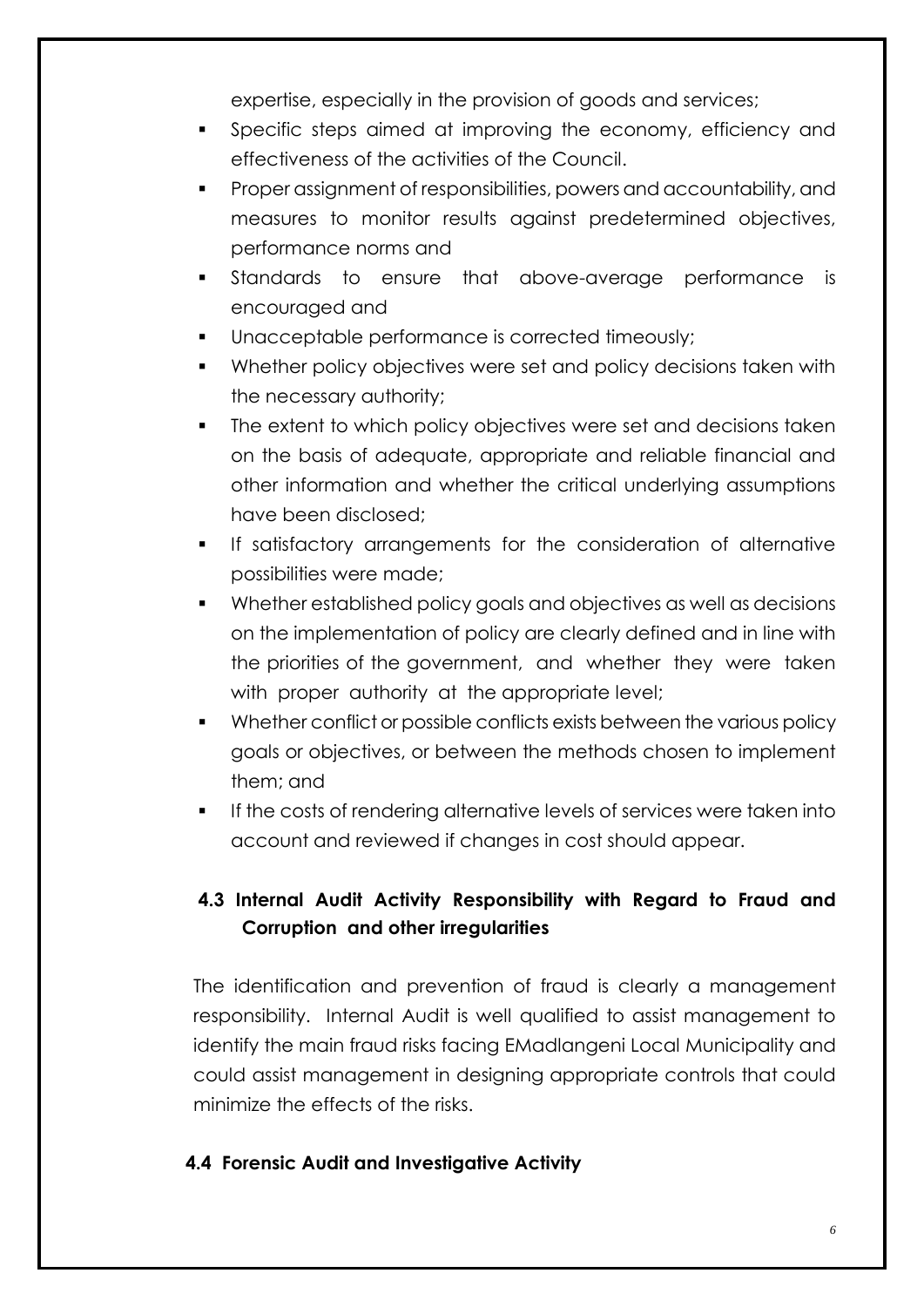The scope of work of the Forensic Audit and Investigative Activity is to determine whether malpractice has occurred to the detriment of the Municipality and to establish such evidence as would permit the Municipality to seek redress at law against such perpetration. Additionally the scope would include establishing the appropriate evidence, where required, to defend the Municipality in the event of action against it. Opportunities for improving management control, profitability, and the EMadlangeni Local Municipality's image may be identified during audits.

#### **4.5 Computer reviews**

A high level review of the Information Technology (IT) controls to obtain an understanding of the control environment to support the audit risk assessment and to ensure that proper IT controls are in place in such a way as to ensure that IT support the business objectives of the Council, can be conducted on an ad hoc basis.

Apart from the high level review referred to above, Internal Audit can also be expected to review, on an ad hoc basis, specific computer and applications controls, controls over changes in the computer systems, the methodology of systems development, internal controls and procedures, backup and recovery procedures, disaster recovery plan and the physical control of the computer facilities.

### **4.6 FRAUD LIMITATION**

- The identification and prevention of fraud is clearly a management responsibility.
- Internal Audit is well qualified to assist management to identify the main fraud risks facing the Council and could assist management in designing appropriate controls that could minimise the effects of the risks.
- Any instances of fraud or non-compliance with legislation which may come to Internal Audit's attention during its activities will be reported to the Audit Committee.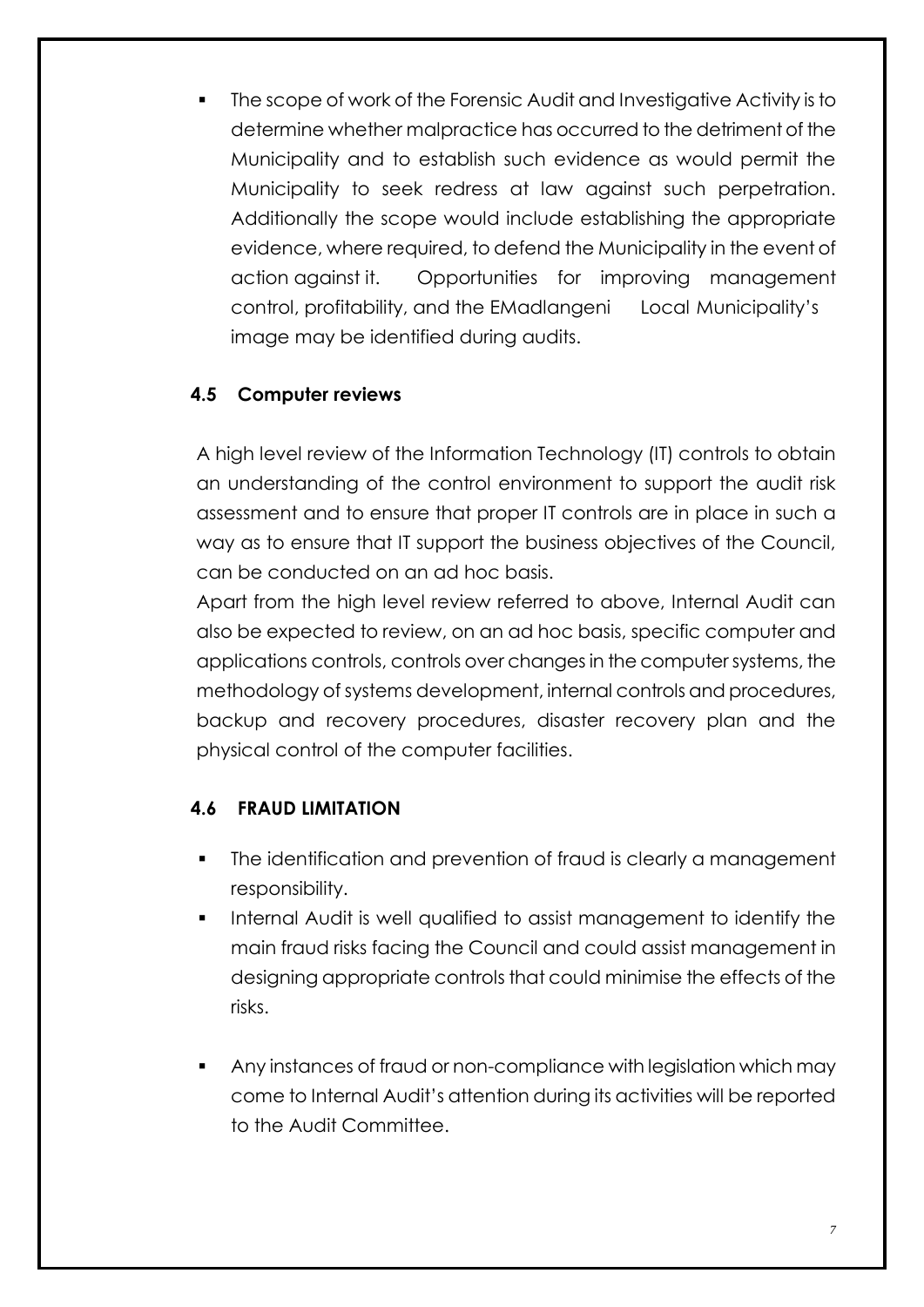### **5. REPORTING LINES**

The Manager Internal Auditor in the discharge of his/her duties, shall report administratively Municipal Manager and functional the Audit Committee to:

- provide annually, an assessment on the adequacy and effectiveness of EMadlangeni Local Municipality processes for controlling its activities and managing its risks in the areas set forth under the mission and scope of work;
- report significant issues related to processes for controlling the activities of the EMadlangeni Local Municipality, including potential improvements to those processes, and provide information concerning such issues through resolution;
- periodically provide information on the status and results of the annual audit plan and sufficiency of the unit's resources; and
- co-ordinate with and provide oversight of other control and monitoring functions (risk management, compliance, security, legal, ethics, environmental, external audit).

### **6. INDEPENDENCE**

To provide for the independence of the Internal Audit Activity, its personnel report to the Manager Internal Audit, who reports administratively to the Municipal Manager and functionally to the Audit Committee in a manner outlined in the above section on accountability. The Internal Audit Activity will include as part of its reports to the Audit Committee a regular report on internal audit personnel. Independence of Internal Audit will be further ensured by:

- Having unrestricted access to the Municipal Manager and to the Chairperson of the Audit Committee.
- Having unrestricted access at all times to any records, properties, resources and personnel relevant to the subject under review.
- Internal Audit will not assume any line management functions.
- Internal Audit will not be responsible for any of the activities which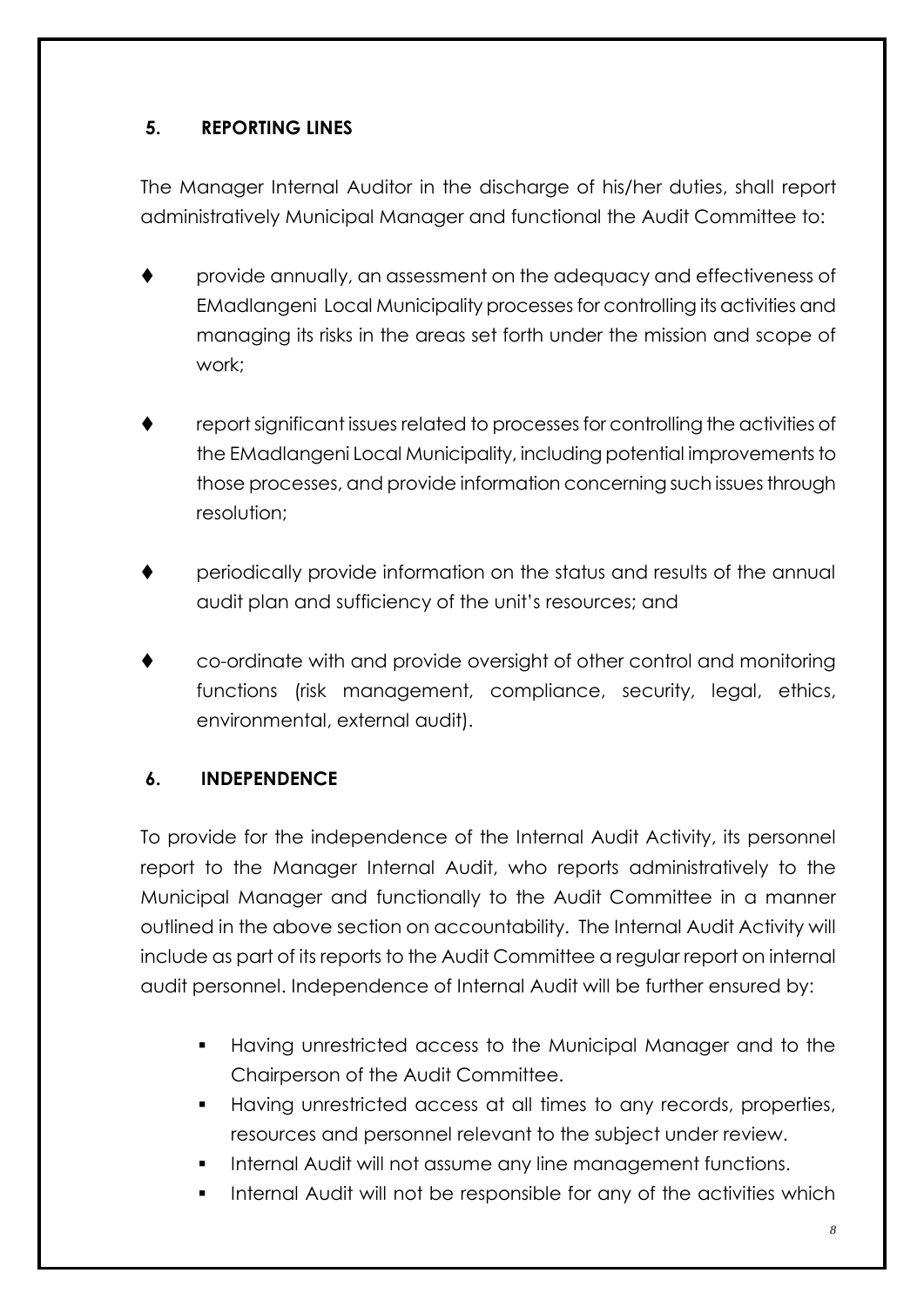they audit.

- Members of the Internal Audit function will not assume the responsibility for the development, operation or control of any systems and procedures.
- **Internal Audit will include as part of its report to the Audit Committee** a regular report on the level of Internal Audit personnel involved.
- The appointment or removal of the Chief Internal Audit shall only be done in concurrence with the Audit Committee.
- Appointment or removal of the Internal Audit team will be done in consultation with the Audit Committee.

# **7. CONSULTING SERVICES**

These refer to advisory and related engagements, the nature and scope of which should be agreed upon with the auditee management. The following categories of consulting engagements may be performed:

- **Formal consulting engagements: planned and subject to written** agreement;
- **Informal consulting engagements: routine activities such as** participating on standing committees, limited life projects, ad hoc meetings and routine information exchange;
- Special consulting engagements: participation on a merger and acquisition team or system conversion team; and
- Emergency consulting engagements: participation on a team assembled to supply temporary help to meet a special request or tight deadline.

The Internal Auditor should, however, maintain his/her objectivity when drawing conclusions and offering advice to management. The following consulting services may be provided:

- **Counsel**;
- Advice;
- **Facilitation**; and
- Training.

The comprehensive scope of work of Internal Audit should provide reasonable assurance that the organisation's risk management; control and governance systems are effective and efficient. In areas where, in the opinion of the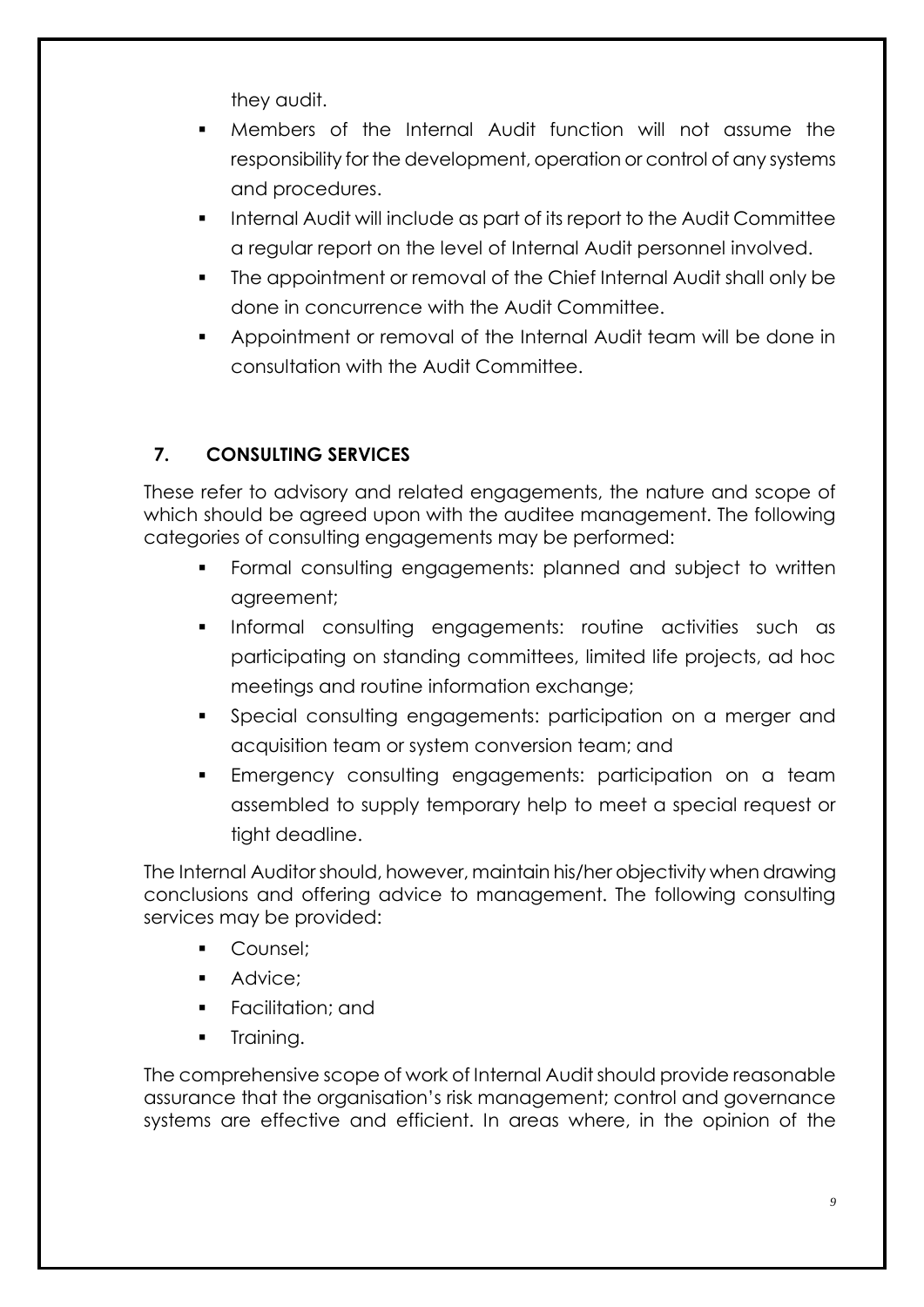Manager Internal Audit: Internal Auditing, specialised audit skills are lacking within the unit, the services of external service providers may be employed.

#### **8. RESPONSIBILITY**

The Manager Internal Audit and his/her staff have the following responsibility to:

- > develop a flexible three year and annual audit plans using an appropriate risk-based methodology, including any risks or control concerns identified by management, and submit that plan to the Audit Committee for review and approval as well as periodic updates;
- $\triangleright$  implement the annual audit plan, as approved, including, and as appropriate, any special task or projects requested by the management and the Audit Committee;
- maintain a professional audit staff compliment with sufficient knowledge, skills, experience and professional certification to meet the requirements of this Charter.
- $\triangleright$  Establish a quality assurance program which assures the operations of internal auditing activities.
- $\triangleright$  Perform consulting services, beyond internal auditing assurance services, to assist management in meeting its objectives. Examples may include facilitation, process design, training and advisory service;
- evaluate and assess significant merging/consolidating functions and new or changing services, processes, operations and control processes coincident with their development, implementation and or expansion;
- $\triangleright$  issue periodic reports to the Audit Committee and management summarizing results of audit activities;
- $\triangleright$  keep the Audit Committee informed of emerging trends and successful practices in Internal Auditing;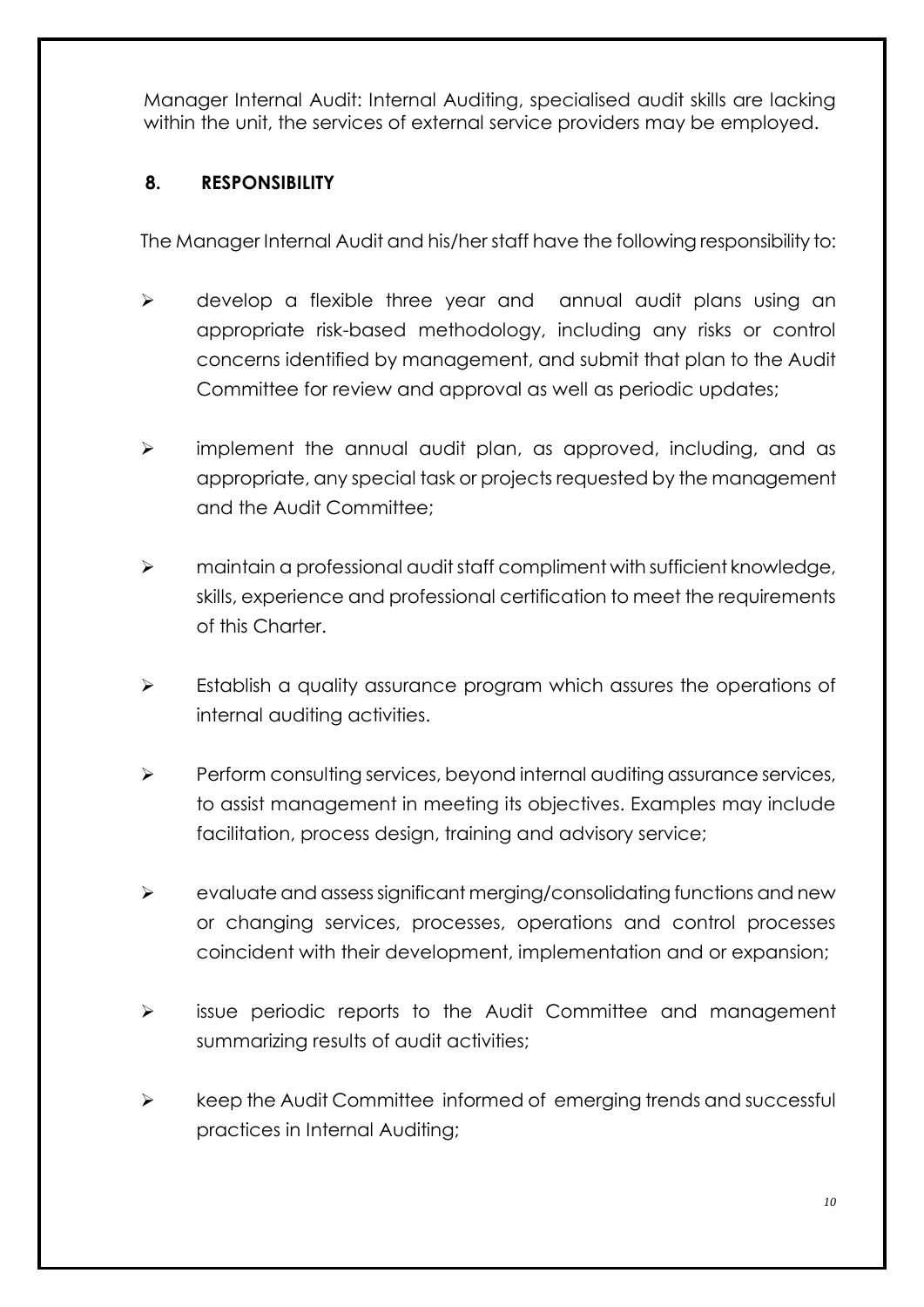- provide a list of significant measurement goals and result to the Audit Committee<sup>.</sup>
- $\triangleright$  assist in the investigation of significant suspected fraudulent activities within the EMadlangeni Local Municipality and notify management and the Audit Committee of the results; and
- $\triangleright$  consider the scope of work of the External Auditors as regulators, as appropriate, for the purposes of providing optimal audit coverage to the EMadlangeni Local Municipality at a reasonable overall cost.

### **9. AUTHORITY**

There are no restrictions placed upon the scope of internal audit's work. Members of the Internal Audit Activity engaged on internal audit work are entitled to receive whatever information or explanations they consider necessary to fulfill their responsibilities to senior management. In this regard, internal audit may have access to any records, personnel or physical property of eMadlangeni Local Municipality.

The Manager Internal Audit and his/her staff are not authorised to:

- perform any operational duties for the eMadlangeni Local Municipality;
- initiate or approve accounting transactions outside Internal Auditing Activity; and
- direct the activities of any eMadlangeni Local Municipality employee not employed by the Internal Audit Activity, except to the extent such employees have been appropriately assigned to auditing teams or to otherwise assist the internal auditors.

Manager Internal Audit will:

 allocate resource, set frequencies, select subjects, determine scope of work, and apply the techniques required to accomplish audit objectives; and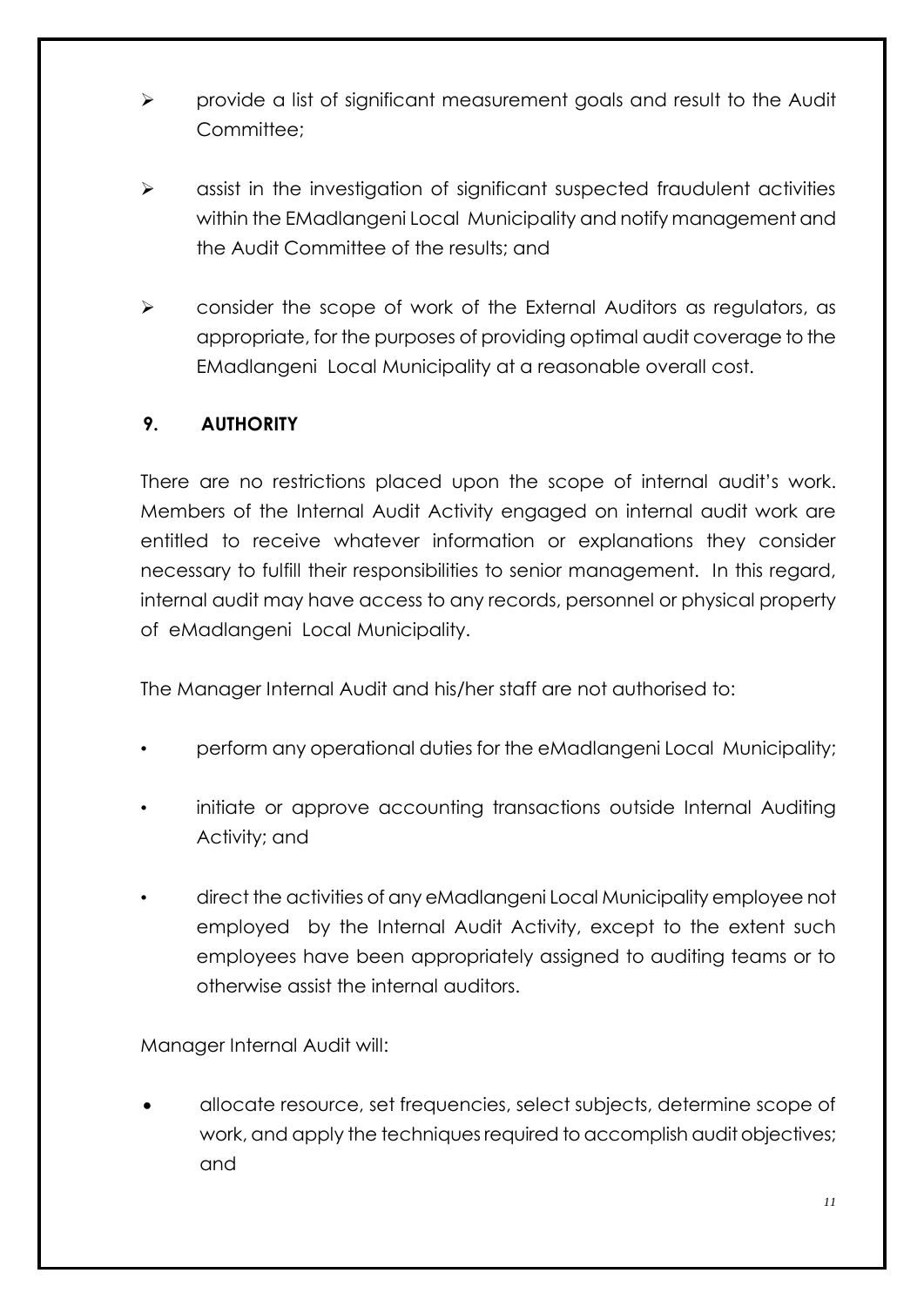obtain the necessary assistance of personnel in units of eMadlangeni Local Municipality where they perform audits as well as other specialized services from within or outside EMadlangeni Local Municipality.

## **10. LIMITATION OF SCOPE**

Any attempted scope limitation by management must be reported, preferably in writing, to the Municipal Manager and to the audit committee. The question of whether an action from management in fact constitutes a scope limitation is at the judgment of the Manager Internal Audit. Except in cases of suspected fraud, the Municipal Manager and the audit committee may decide to accept a limitation of scope. In such instances, the Manager Internal Audit should evaluate from time to time whether the circumstances surrounding the scope limitation are still valid and whether the scope limitation needs to be reported again to the Municipal Manager and the audit committee for their renewed consideration

# **11. CONFIDENTIALITY**

Internal Auditors have an obligation to respect the confidentiality of information about eMadlangeni Local Municipality's affairs. The duty of confidentiality continues even after the completion of the assignment. This duty must be observed by the internal auditors unless specific authority has been given to disclose information or there is a legal or professional duty to disclose.

Confidentiality is not only a matter of disclosure of information. It also requires that internal auditors acquiring information in the course of performing audit activities shall neither use nor be seen to be using that information for personal advantage or for the advantage of a third party.

Internal Auditors should consult the Audit Committee for guidance and advice if there is pressure to disclose information to parties other than the Municipal Manager or the Audit Committee.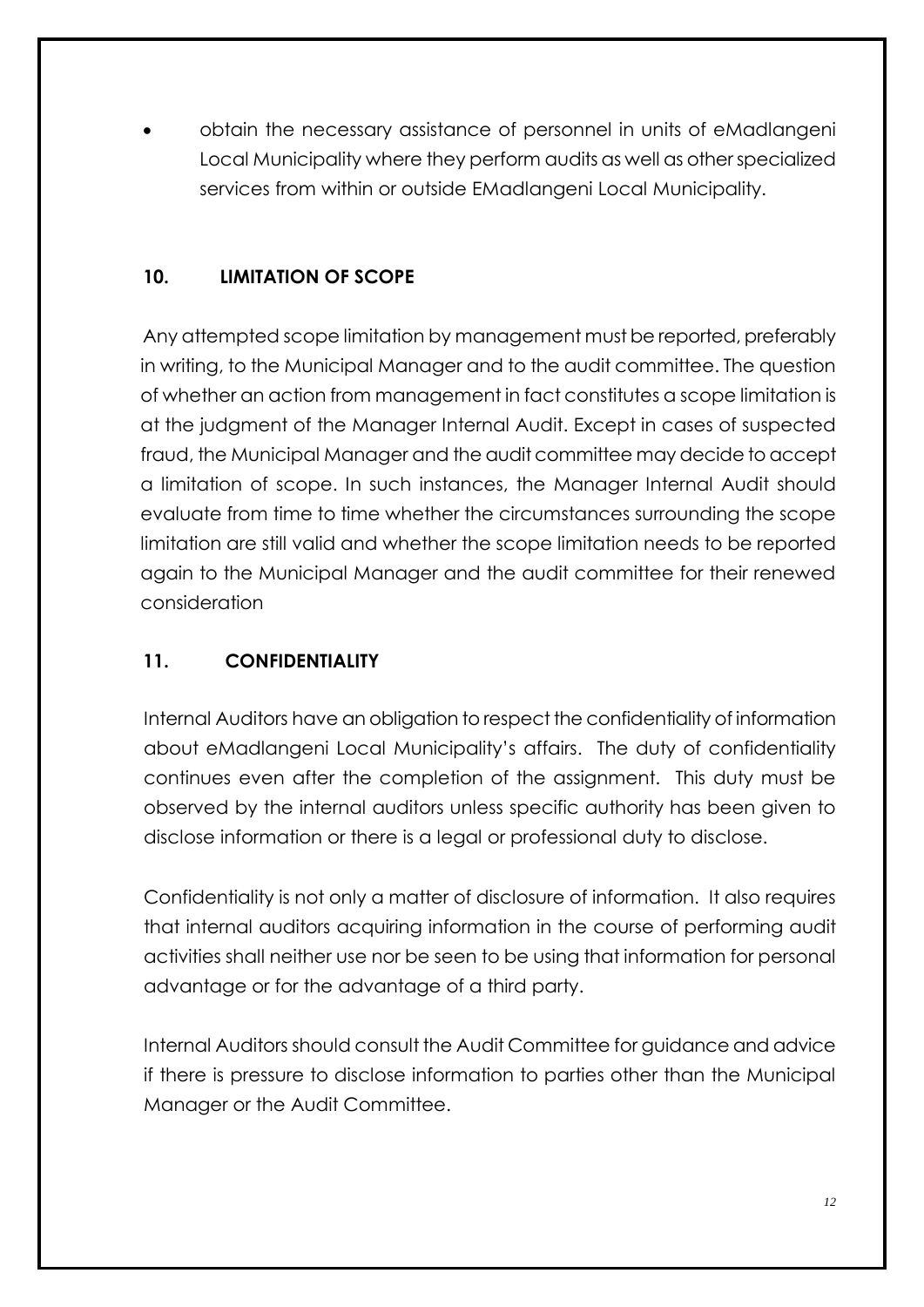#### **12. DUE CARE**

The Internal Auditors should exercise due care in fulfilling their responsibilities. In order to demonstrate that due care has been exercised, the Internal Auditors should be able to show that their work has been performed in a way which is consistent with the International Standards for the Professional Practice of Internal Auditing of the Institute of Internal Auditors.

The Internal Auditors should possess thorough knowledge of the aim of the municipality and internal control system. The Internal Auditors must also be aware of the relevant laws and the requirements of relevant professional and regulatory bodies.

The standards and statements issued by the Institute of Internal Auditors are relevant to the work of the Internal Auditors.

The Internal Auditors should be impartial in discharging all their responsibilities. Bias, prejudice or undue influence must not be allowed to limit or override objectivity. At all times, the integrity and conduct of internal auditors must be above reproach. They must not place, themselves in positions where responsibilities and private interests' conflict and personal interests should be declared.

Internal Auditors should promote and maintain adequate quality standards. They should establish methods of evaluating their work to ensure that the function fulfils their responsibility and has proper regard to this statement.

#### **13. RELATIONSHIP WITH MANAGEMENT**

The Manager Internal Audito should prepare the internal audit plan in consultation with senior management. The Manager internal audit should arrange the timing of internal audit assignments in consultation with the Audit Committee and management except on those rare occasions where an unannounced visit is a necessary part of the audit approach. Consultation can lead to the identification of areas of concern or of other interest to management.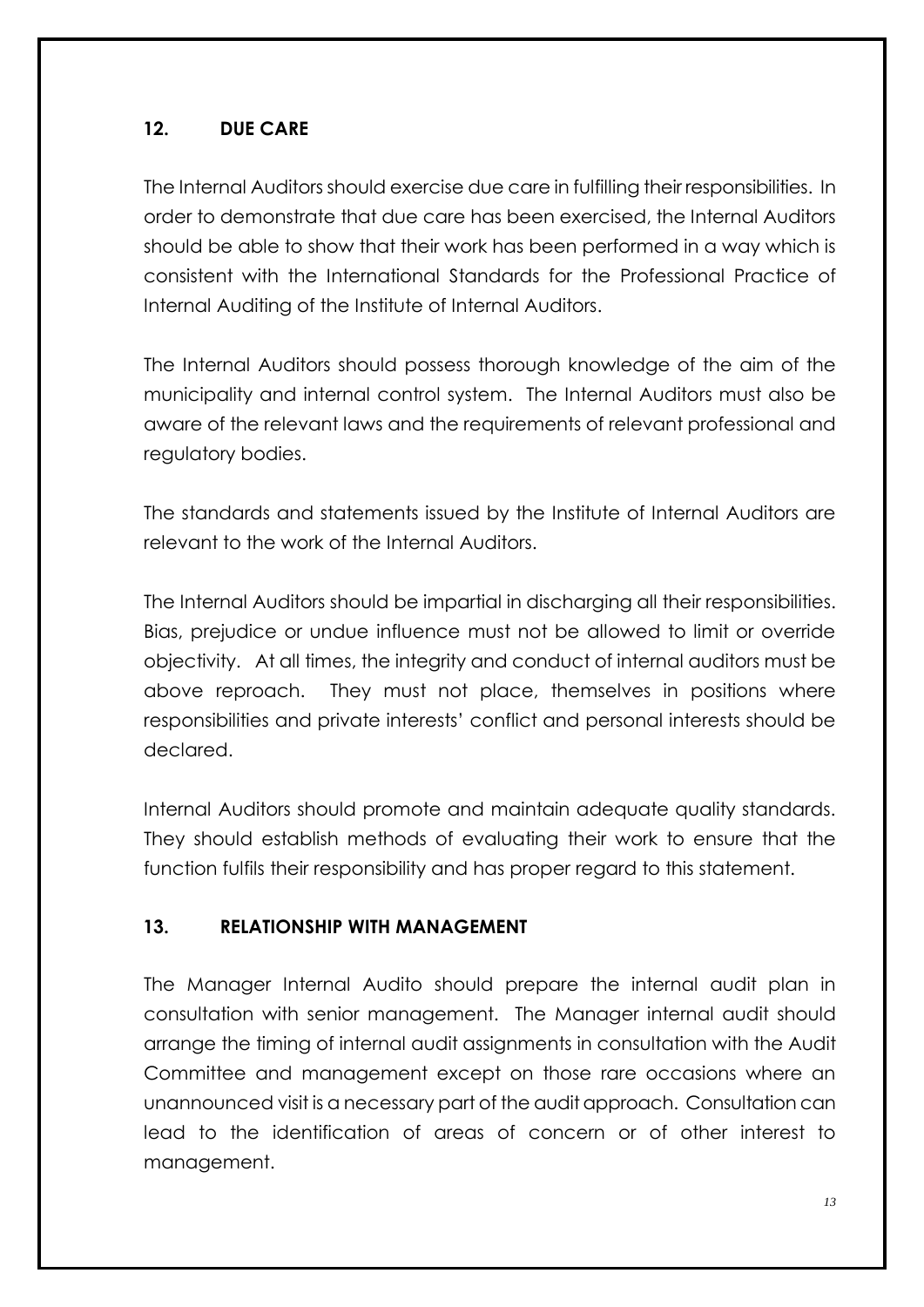Matters which may arise in the course of the audit are confidential and discussion is restricted to management directly responsible for the area being audited unless they give express agreement to broaden the discussion. Discussion with management is necessary when preparing the audit report. This should be an essential feature of the good relationship between external auditors and management.

The Three Year Rolling Audit Plan and Annual Plan must be tabled to the Management Committee for information purposes.

#### **14. RELATIONSHIP WITH EXTERNAL AUDITORS**

The Internal Auditors will co-ordinate their work with others as directed by the audit committee. The External Auditors will be notified of the activities of Internal Audit in order to minimize the duplication of audit effort. This will be accomplished by:

- a compulsory meeting between Internal and External Auditors to discuss the annual internal and external audit plan;
- periodic meetings to discuss the audit plan and activities;
- access by the External Auditors to Internal Audit's documentation;
- **EXAMAGE OF MANAGEMENT LETTER** and
- access to system documentation.

Internal audit shall foster relationship with other stakeholders for an example, District family municipalities, Department of Co-operative Governance and Traditional Affairs, Provincial Treasury.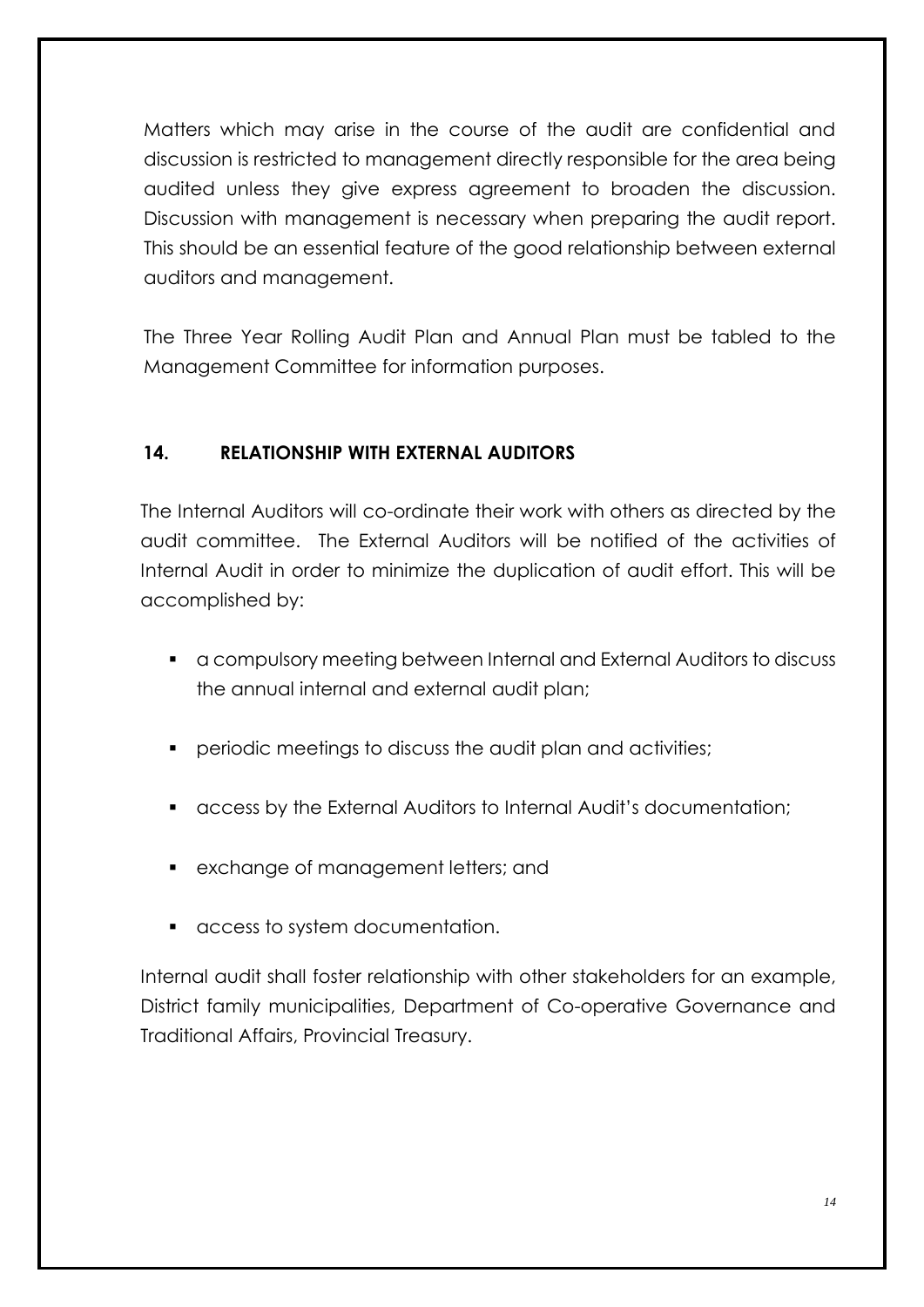#### **15. PLANNING**

Internal Audit should prepare strategies, periodic and operational work plans. The periodic plan, July to June, should schedule audit assignments to be carried out in the ensuing period. It should define the purpose and duration of each audit assignment and allocate staff and other resources accordingly and must be formally approved by the Audit Committee. All internal audit plans should be sufficiently flexible to respond to changing priorities.

- Internal Audit will submit to the Audit Committee for approval, an Operational Internal Audit plan, setting out the recommended scope of their work. This plan should be based on the results of the risk assessment process and should allocate Internal Audit resources to the areas where the greatest risks are present. In addition it should identify the costs and resources necessary to fulfill the plan. The plan should indicate the timing and frequency of the audit activities.
- The annual Operational Internal Audit Plan should be developed with reference to a longer term strategic outlook for Internal Audit work, prepared in conjunction with management and supported by them, and should have regard to the business plans and strategic outlook of Council as a whole.

### **16. CONTROLLING**

Control of the Internal Auditors and the individual assignments is needed to ensure that internal audit objectives are achieved and work is performed efficiently and effectively. The most important element of controls are the direction and supervision of the internal auditors and review of their work. This is assisted by an established audit approach and standard documentation. The Manager Internal Audit shall ensure that the necessary degree of control and supervision is exercised, which will depend on the complexity of the assignment and the experience of the auditor.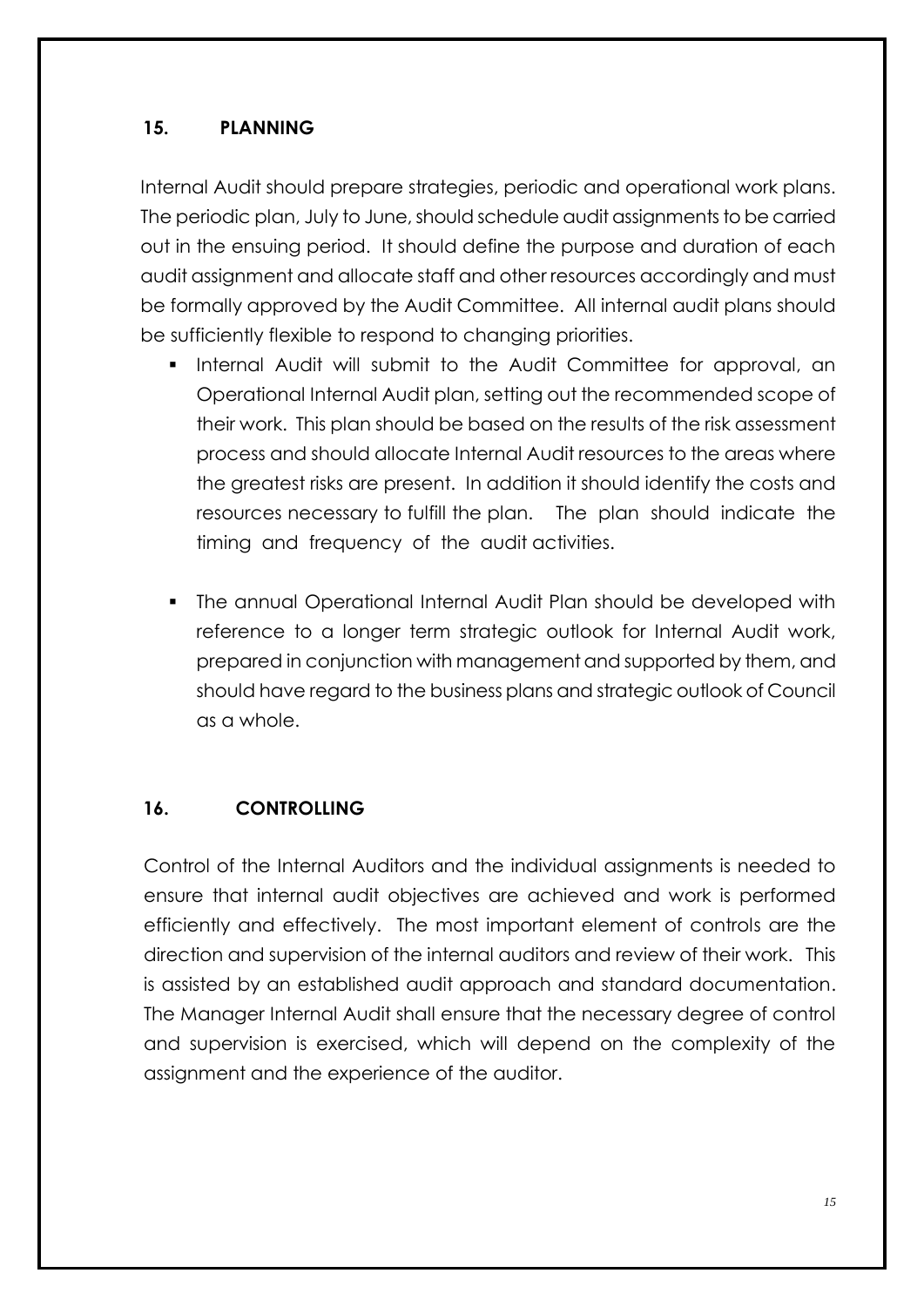#### **17. RECORDING**

Internal Auditor's work should be recorded at all times. The Manager Internal Audit should specify the required standard audit documentation and working papers and should ensure those standards are maintained. Internal Audit working papers should be sufficiently completed and detailed to enable an experienced internal auditor with no previous connection with the assignment to subsequently ascertain from them what work was performed to support the conclusions reached. Working papers must be prepared as the audit assignment proceeds so that the critical details are not omitted and problems not overlooked. These should then be reviewed by internal audit manager. Internal Auditors should obtain sufficient, relevant and reliable evidence on which to base reasonable conclusions and recommendations.

A written report of the findings and recommendations will be prepared and issued by Internal Audit Manager to Management at the conclusion of each audit and distributed as considered appropriate. The details, unless otherwise requested by Management, will be distributed to relevant line management, who will already have been made fully aware of the detail and whose cooperation in preparing the report will have been sought.

Internal Audit Manager will also submit a quarterly report to the Audit Committee on the:

- ◆ Status of the Internal Audit Activities:
- ◆ Significant findings and management action plans;
- Any instances of fraud or non-compliance with legislation identified during the performance of the Internal Audit Activities;
- Performance of Internal Audit against the annual Internal Audit plan to allow effective monitoring and possible intervention.

Internal Audit shall have the right to report any critical or significant issue direct to the Municipal Manager or the Chairperson of the Audit Committee before consulting with management.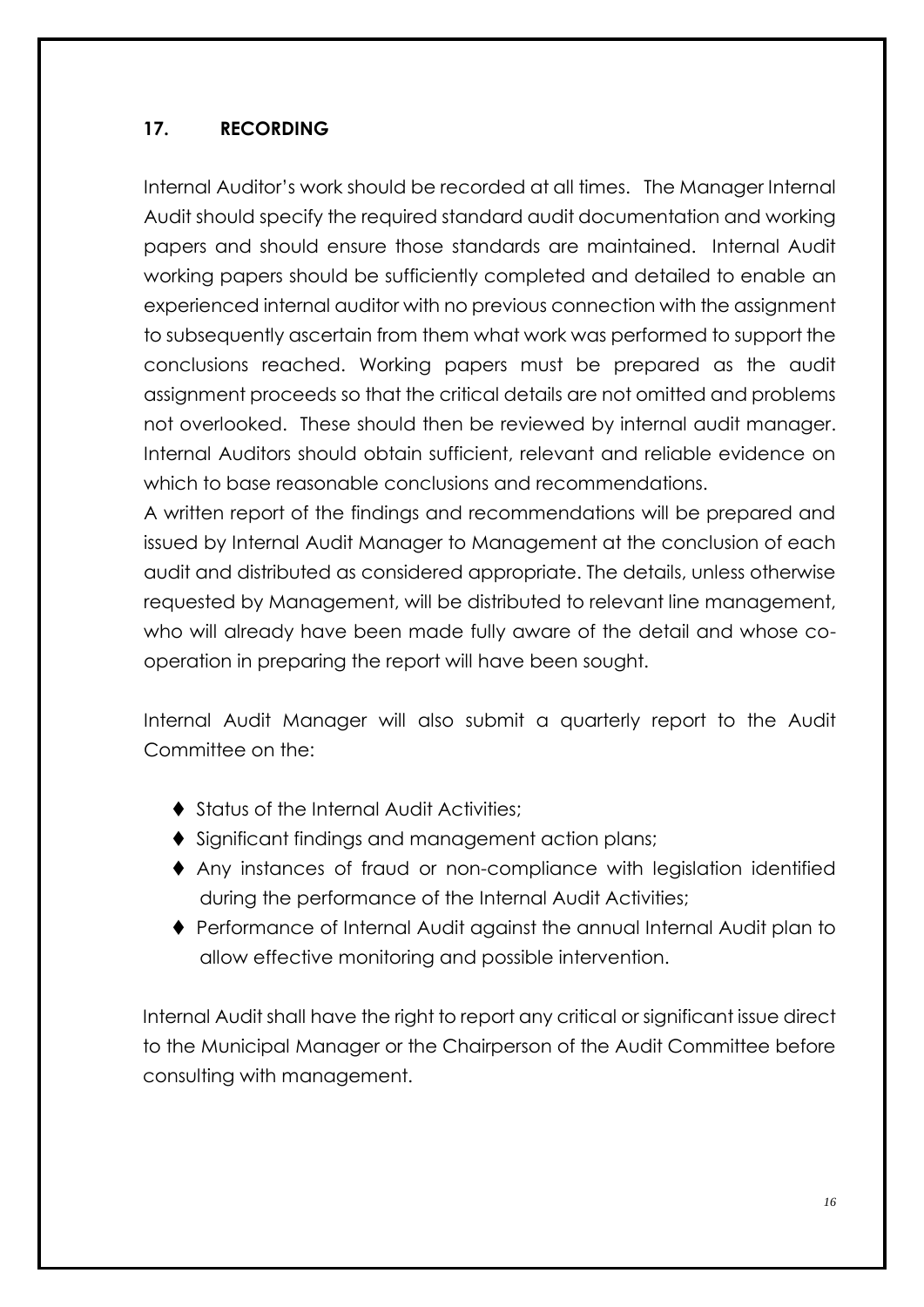#### **18. REPORTING AND FOLLOW UP**

Internal Audit Activity should ensure that findings, conclusions and recommendations arising from each assignment are communicated promptly to the appropriate level of management and actively seek comments and proposed action plan. They should ensure that arrangements are made to follow-up audit recommendations in order to monitor what action has been taken on them.

The primary purpose of internal audit reports is to provide management with an opinion on the adequacy of design of the system of internal control as well as whether they are operating effectively.

Reporting arrangements, including the distribution of internal audit reports, should be agreed with management. Internal audit reports are confidential documents and their distribution should therefore be restricted to those managers who need to know, Accounting Officers, and the Audit Committee.

### **19. ASSESSMENT OF EFFECTIVENESS OF INTERNAL AUDIT FUNCTION**

The audit committee should annually assess the effectiveness of the internal audit function. Internal audit should be assessed against the following criteria:

- Achievement of the annual internal audit plan;
- Compliance with IIA's professional standards inclusive of quality assurance assessments on the level of compliance achieved;
- Achievement of reporting protocols through management to the audit committee;
- **Timeliness of reporting of findings and activities;**
- Responsiveness to changing business/operational environment;
- **Management's acceptance of the internal audit findings;**
- Quality and relevance of the annual assessment reports;
- Level of cooperation and interaction with other assurance providers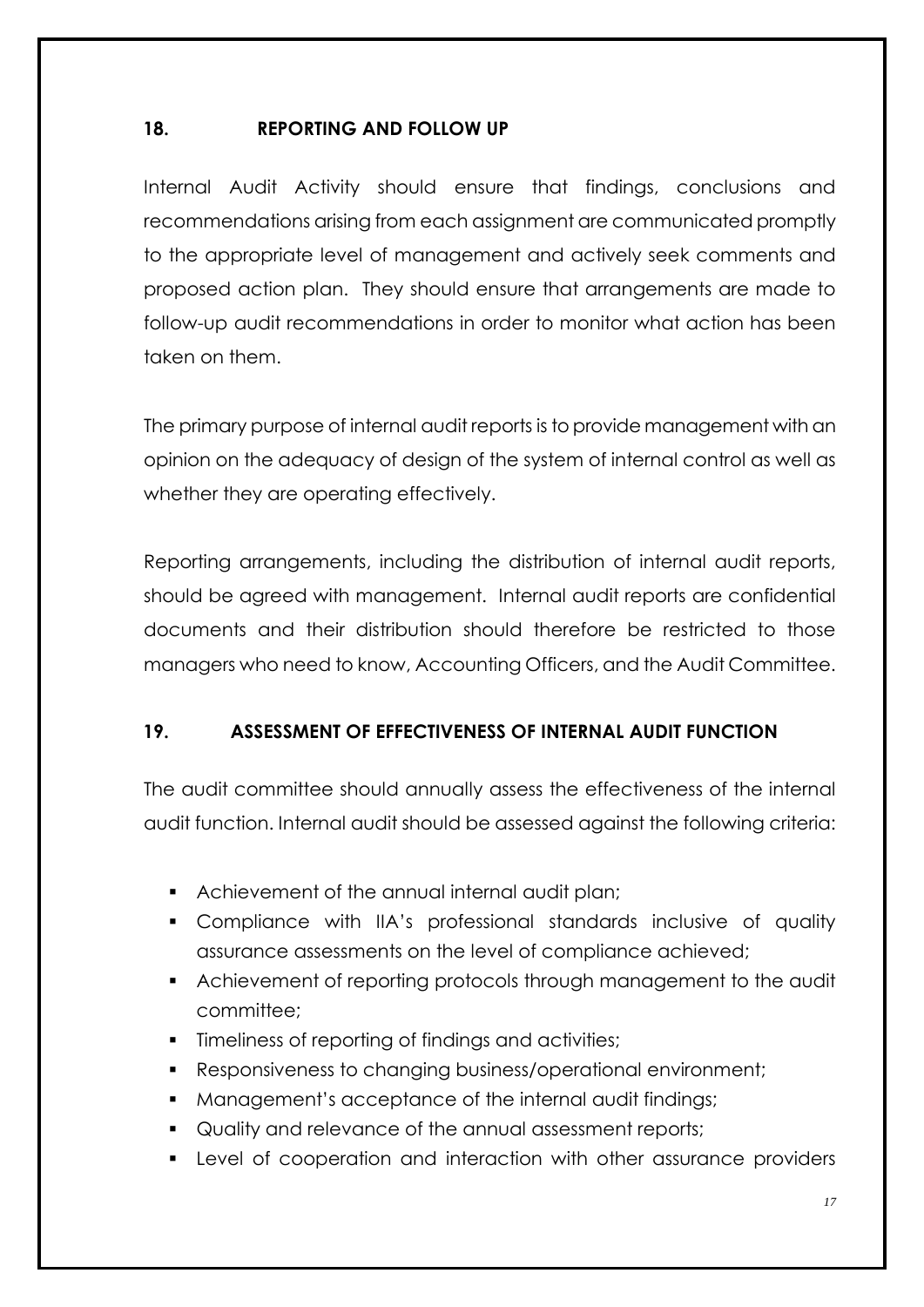within the agreed combined assurance approach;

- Maintenance of adequate staffing/sourcing levels to achieve the required to meet the requirements of this charter; and
- Meeting the budget allocated to internal audit.

# **20. STAFF AND TRAINING**

The Internal Auditors should be appropriately staffed in terms of numbers, grades, qualification and experience, having regard to their responsibilities and objectives. Internal Auditors are properly trained to fulfill all their responsibilities.

The effectiveness of the Internal Auditors depends substantially on their quality, training and experience. The Internal Auditors should be suitably qualified and possess a wide experience of internal audit.

# **21. STANDARDS AND CODE OF ETHICS**

The Internal Auditing Activity, if allocated sufficient resources will meet or exceed the International Standards for Professional Practice of Internal Auditing of The Institute of Internal Auditors and abide by the Code of Ethics as outlined in the International Professional Practice Framework.

# **22. REVIEW PERIOD**

This charter establishes authority and responsibility conferred by management to the Internal Audit function. This charter will be reviewed at least annually by the Audit Committee and approved by the Council.

### **23. CONCLUSION**

To achieve full effectiveness, the scope of the Internal Audit Activity should provide an unrestricted range of coverage of the Municipality's operations, and the Internal Audit Activity should have sufficient authority to allow access to such records, assets and personnel as are necessary for proper fulfillment of its responsibilities.

The Internal Audit Activity, as a service to the Municipality, should contribute to internal control by examining, evaluating and reporting to management on its